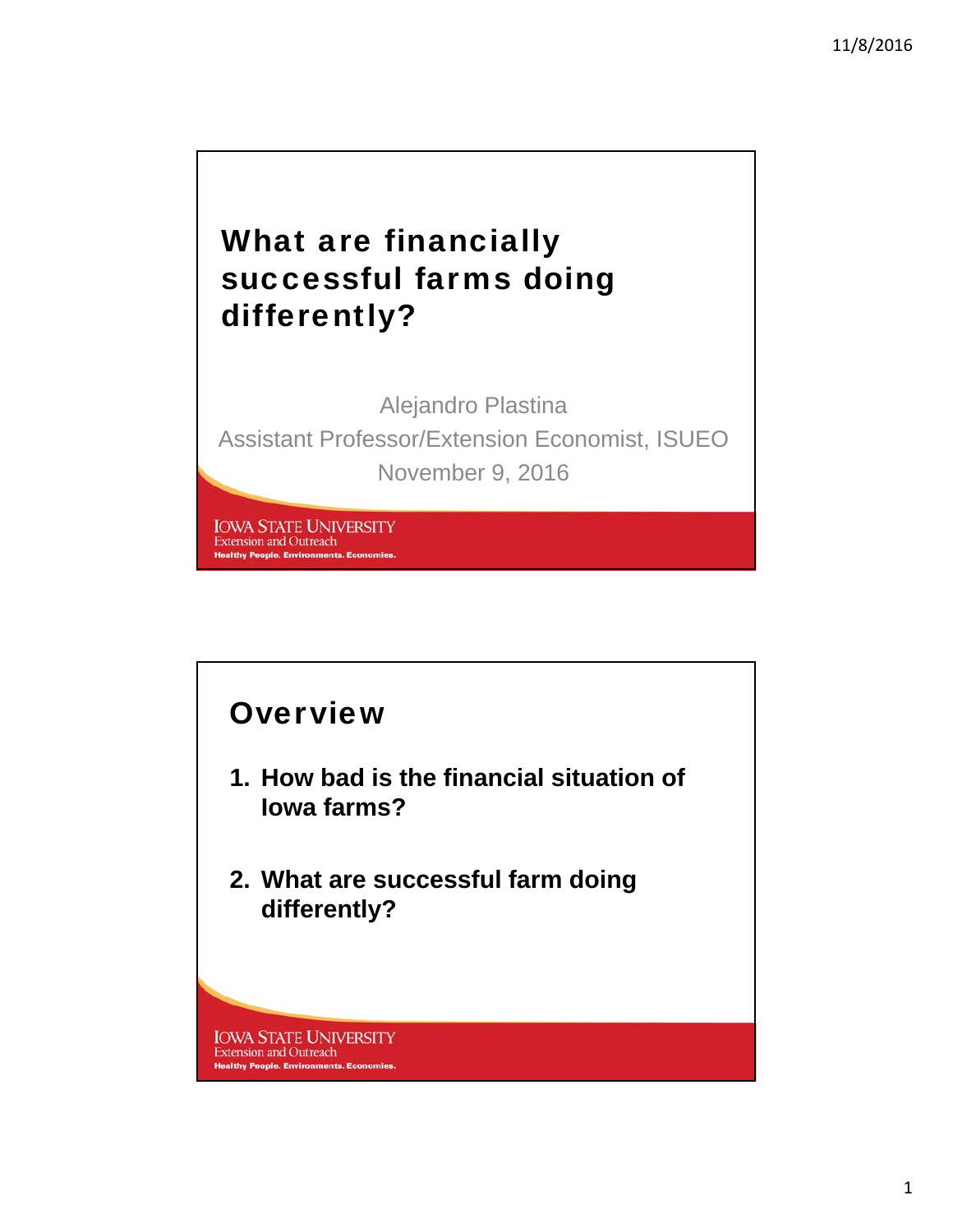## Bottom line

- Wide variability in financial performance across farm operations
- On average, farms burned through \$92,000 of working capital in 2015
- Between Jan 1, 2015 and Jan, 1 2016:
	- 65% maintained their liquidity and solvency rating
	- 26% lower liquidity and/or solvency rating
- Successful farms: production mix, marketing/merchandising, costs, yields

**IOWA STATE UNIVERSITY Extension and Outreach Healthy People. Environments. E** 

#### Sources of data

- Farm-level anonymous data from the Iowa Farm Business Association (IFBA)
- Commercial mid-sized farms (750-800 acres)
- 2 reports:
	- $-$  all farms (N=558)
	- farms with beginning and ending balance sheets (N=316).

**IOWA STATE UNIVERSITY Extension and Outreach Healthy People, Environments, Economies**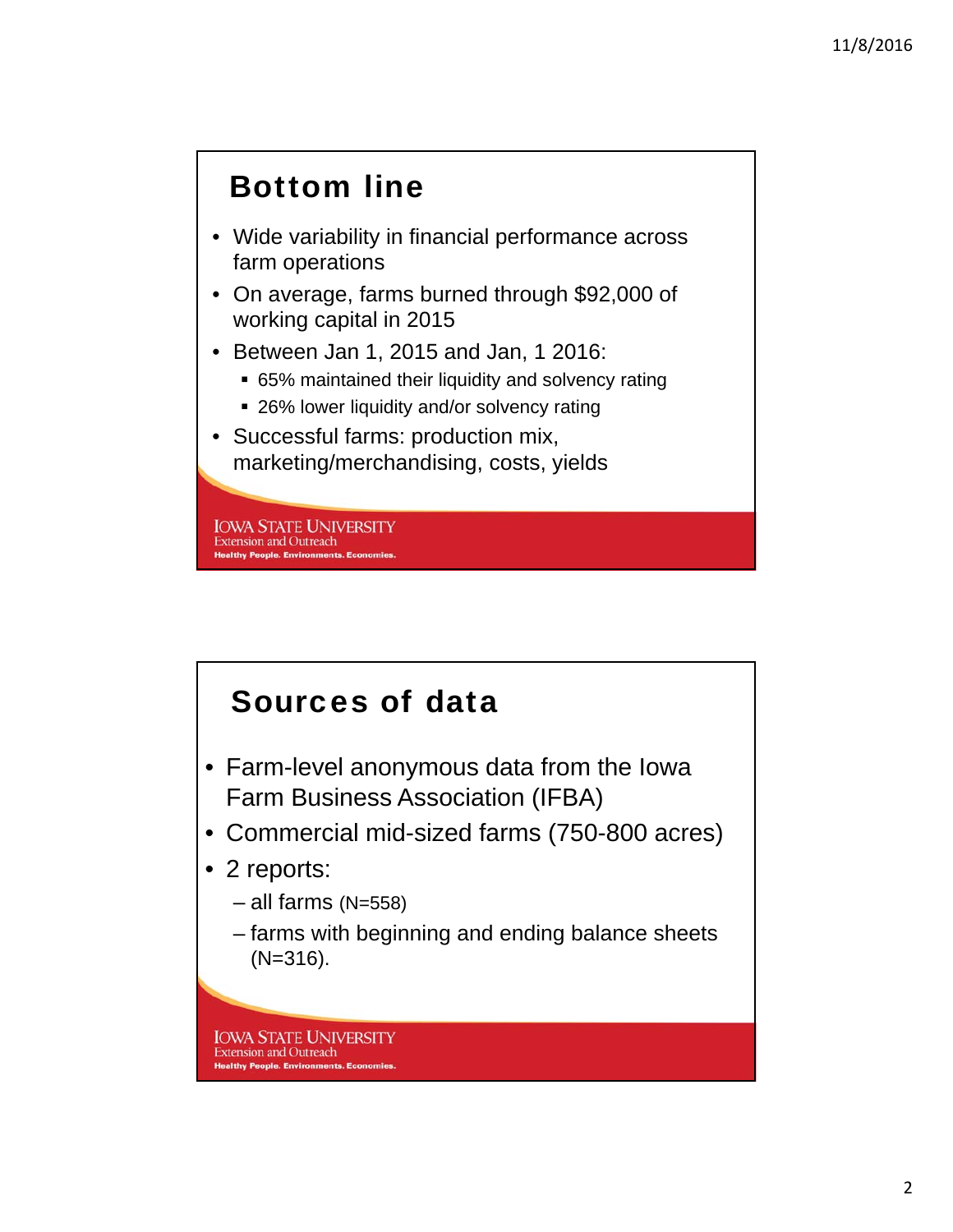

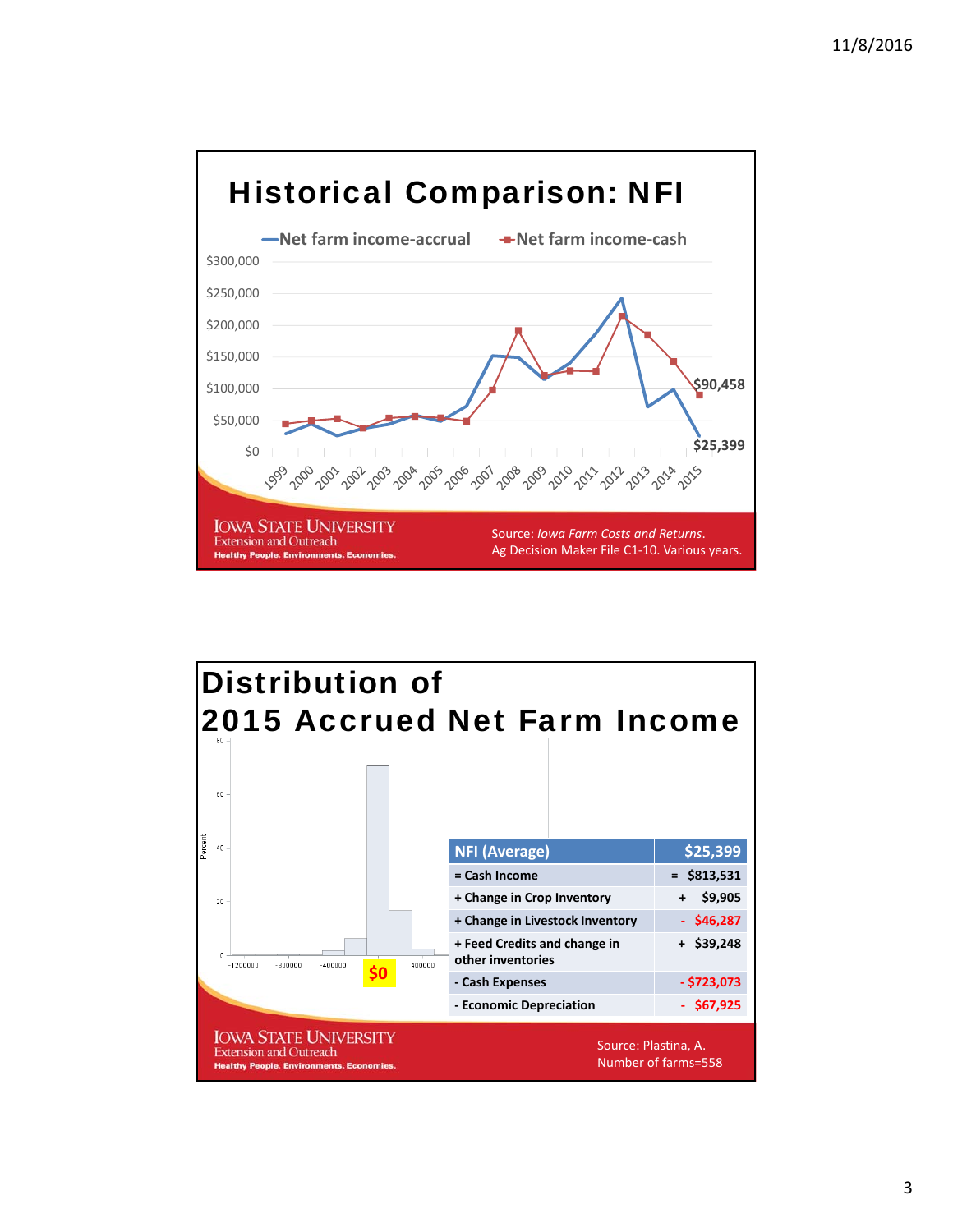| <b>Classification Matrix</b>                                                                                                                                                                                                            |                                                        |                                            |                                                         |                                    |  |
|-----------------------------------------------------------------------------------------------------------------------------------------------------------------------------------------------------------------------------------------|--------------------------------------------------------|--------------------------------------------|---------------------------------------------------------|------------------------------------|--|
|                                                                                                                                                                                                                                         |                                                        | <b>Solvency: Total Debt-to-Asset Ratio</b> |                                                         |                                    |  |
|                                                                                                                                                                                                                                         |                                                        | Vulnerable:<br>Above 60%                   | <b>Under Watch:</b><br><b>Between 30%</b><br>and $60\%$ | <b>Strong:</b><br><b>Under 30%</b> |  |
|                                                                                                                                                                                                                                         | <b>Vulnerable:</b><br><b>Below 1.3</b>                 |                                            |                                                         |                                    |  |
| Liquidity:<br>Current<br>Ratio                                                                                                                                                                                                          | <b>Under Watch:</b><br><b>Between 1.3</b><br>and $2.0$ |                                            |                                                         |                                    |  |
|                                                                                                                                                                                                                                         | <b>Strong: Over</b><br>2.0                             |                                            |                                                         |                                    |  |
| <b>IOWA STATE UNIVERSITY</b><br><b>Current Ratio = Current Assets/Current Liabilities</b><br><b>Extension and Outreach</b><br>Debt-to-Asset Ratio = Total Liabilities / Total Assets<br><b>Healthy People. Environments. Economies.</b> |                                                        |                                            |                                                         |                                    |  |

| <b>January 1, 2015 (316 farms)</b>                                                                               |                                                 |                                                                                                                                                                           |                                                      |                                    |  |
|------------------------------------------------------------------------------------------------------------------|-------------------------------------------------|---------------------------------------------------------------------------------------------------------------------------------------------------------------------------|------------------------------------------------------|------------------------------------|--|
|                                                                                                                  | <b>Solvency: Total Debt-to-Asset Ratio</b>      |                                                                                                                                                                           |                                                      |                                    |  |
|                                                                                                                  |                                                 | <b>Vulnerable:</b><br>Above 60%                                                                                                                                           | <b>Under Watch:</b><br><b>Between 30%</b><br>and 60% | <b>Strong:</b><br><b>Under 30%</b> |  |
| Liquidity:<br><b>Current</b><br>Ratio                                                                            | <b>Vulnerable:</b><br><b>Below 1.3</b>          | 13.3%                                                                                                                                                                     | 13.6%                                                | 2.2%                               |  |
|                                                                                                                  | <b>Under Watch:</b><br>Between 1.3<br>and $2.0$ | 3.5%                                                                                                                                                                      | 10.4%                                                | 6.3%                               |  |
|                                                                                                                  | <b>Strong: Over</b><br>2.0                      | 1.9%                                                                                                                                                                      | 13.6%                                                | 35.1%                              |  |
| <b>IOWA STATE UNIVERSITY</b><br><b>Extension and Outreach</b><br><b>Healthy People. Environments. Economies.</b> |                                                 | <b>Current Ratio = Current Ass ets/Current Liabilities</b><br>Debt-to-Asset Ratio = Total Liabilities / Total Assets<br>Source: Plastina, A. Ag Decision Maker File C1-12 |                                                      |                                    |  |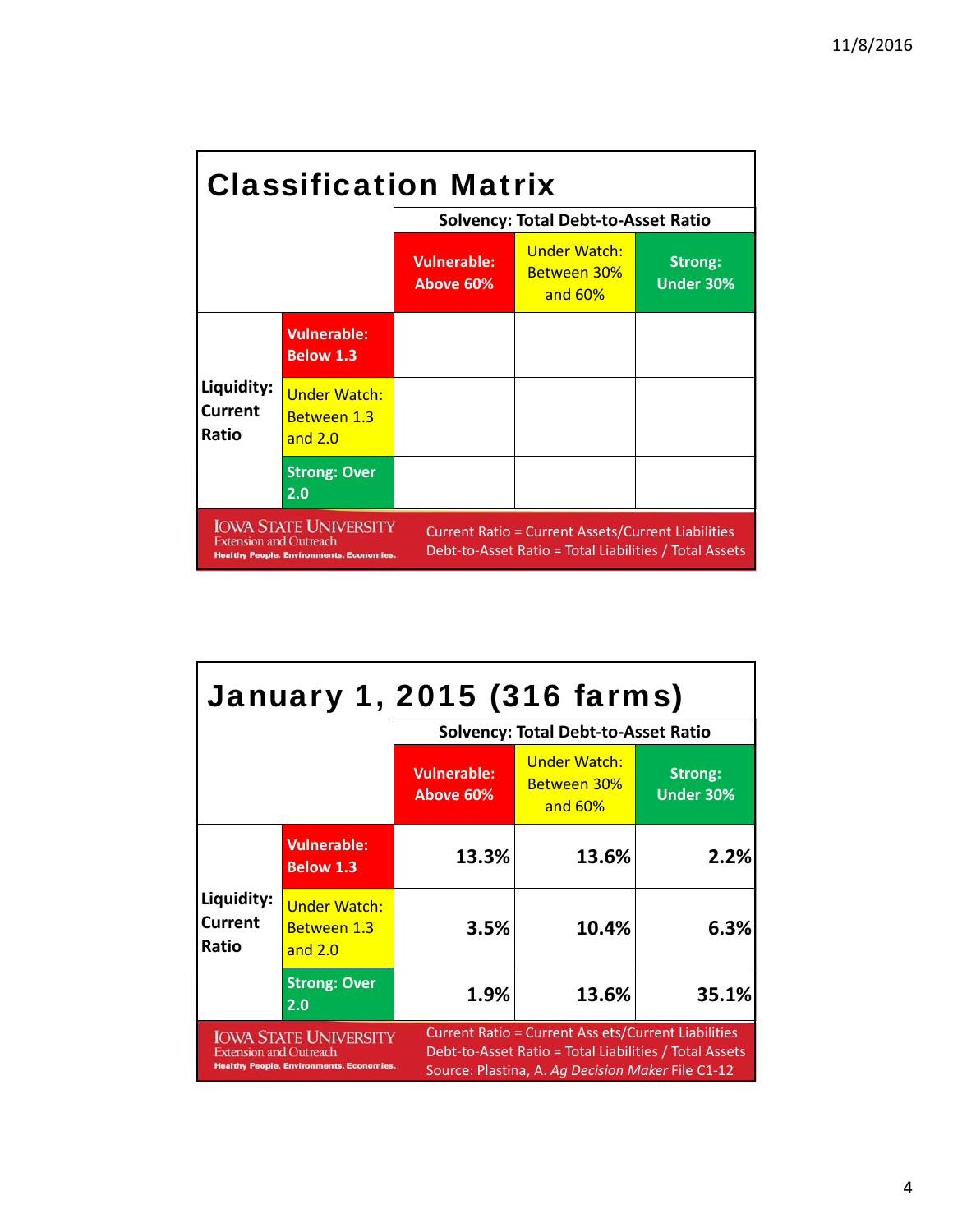| <b>January 1, 2016 (316 farms)</b>                                                                                                                                                                                                                                                            |                                                        |                                            |                                                      |                             |  |
|-----------------------------------------------------------------------------------------------------------------------------------------------------------------------------------------------------------------------------------------------------------------------------------------------|--------------------------------------------------------|--------------------------------------------|------------------------------------------------------|-----------------------------|--|
|                                                                                                                                                                                                                                                                                               |                                                        | <b>Solvency: Total Debt-to-Asset Ratio</b> |                                                      |                             |  |
|                                                                                                                                                                                                                                                                                               |                                                        | <b>Vulnerable:</b><br>Above 60%            | <b>Under Watch:</b><br><b>Between 30%</b><br>and 60% | Strong:<br><b>Under 30%</b> |  |
|                                                                                                                                                                                                                                                                                               | <b>Vulnerable:</b>                                     | 17.7%                                      | 15.5%                                                | 2.9%                        |  |
| Liquidity:<br>Current<br>Ratio                                                                                                                                                                                                                                                                | <b>Below 1.3</b>                                       | $(+4.3%)$                                  | $(+1.9%)$                                            | $(+0.7%)$                   |  |
|                                                                                                                                                                                                                                                                                               | <b>Under Watch:</b><br><b>Between 1.3</b><br>and $2.0$ | 3.2%<br>$(-0.3%)$                          | 10.8%<br>$(+0.4\%)$                                  | 7.0%<br>$(+0.7%)$           |  |
|                                                                                                                                                                                                                                                                                               | <b>Strong: Over</b>                                    | 1.6%                                       | 10.8%                                                | 30.7%                       |  |
|                                                                                                                                                                                                                                                                                               | 2.0                                                    | $(-0.3%)$                                  | $(-2.8%)$                                            | $(-4.4%)$                   |  |
| <b>Current Ratio = Current Ass ets/Current Liabilities</b><br><b>IOWA STATE UNIVERSITY</b><br><b>Extension and Outreach</b><br>Debt-to-Asset Ratio = Total Liabilities / Total Assets<br><b>Healthy People. Environments. Economies.</b><br>Source: Plastina, A. Ag Decision Maker File C1-12 |                                                        |                                            |                                                      |                             |  |



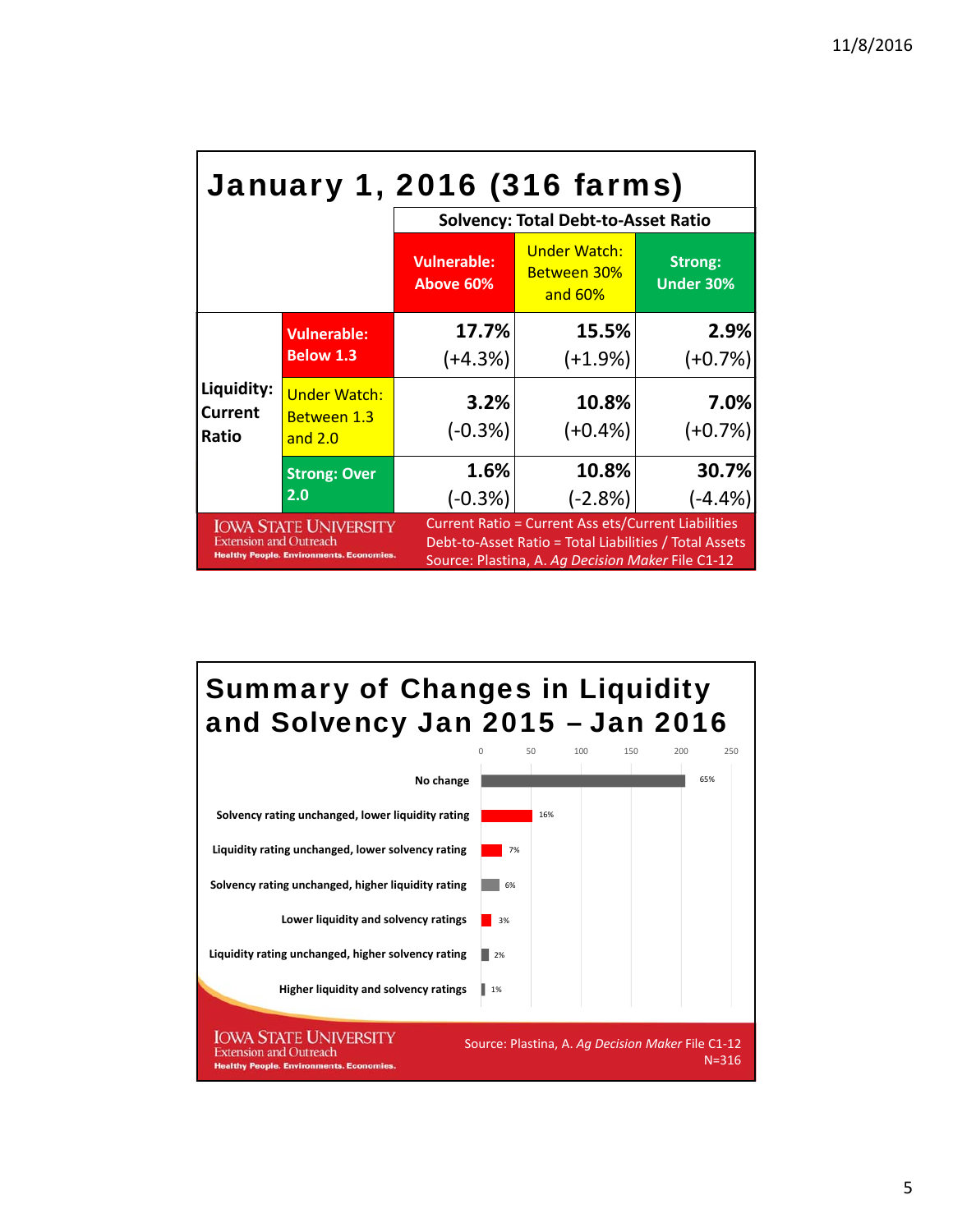



### How much working capital did Iowa farms burn through in 2015?

| <b>Liquidity Rating</b><br>Jan'15                                                                                                                                                  | <b>Liquidity Rating</b><br>Jan'16 | Change in<br><b>Working</b><br>Capital (\$) | % Change<br>vs. Jan'15 | Number of<br><b>Farms</b> |
|------------------------------------------------------------------------------------------------------------------------------------------------------------------------------------|-----------------------------------|---------------------------------------------|------------------------|---------------------------|
| Vulnerable                                                                                                                                                                         | Vulnerable                        | $-42,752$                                   | $-45%$                 | 77                        |
| <b>Vulnerable</b>                                                                                                                                                                  | <b>Under Watch</b>                | 68,959                                      | 256%                   | 13                        |
| <b>Vulnerable</b>                                                                                                                                                                  | Strong                            | 141,641                                     | 141%                   |                           |
| Under Watch                                                                                                                                                                        | Vulnerable                        | $-326,265$                                  | -66%                   | 28                        |
| Under Watch                                                                                                                                                                        | <b>Under Watch</b>                | $-75,857$                                   | $-22%$                 | 29                        |
| Under Watch                                                                                                                                                                        | Strong                            | 129,166                                     | 42%                    |                           |
| <b>Strong</b>                                                                                                                                                                      | Vulnerable                        | $-356,407$                                  | $-79%$                 | 9                         |
| <b>Strong</b>                                                                                                                                                                      | <b>Under Watch</b>                | $-169,874$                                  | $-45%$                 | 24                        |
| <b>Strong</b>                                                                                                                                                                      | Strong                            | $-71,937$                                   | $-10%$                 | 127                       |
| <b>All Farms</b>                                                                                                                                                                   | $-91,658$                         | $-24%$                                      | 316                    |                           |
| <b>IOWA STATE UNIVERSITY</b><br>Source: Plastina, A. Ag Decision Maker File C1-12<br><b>Extension and Outreach</b><br>$N = 316$<br><b>Healthy People. Environments. Economies.</b> |                                   |                                             |                        |                           |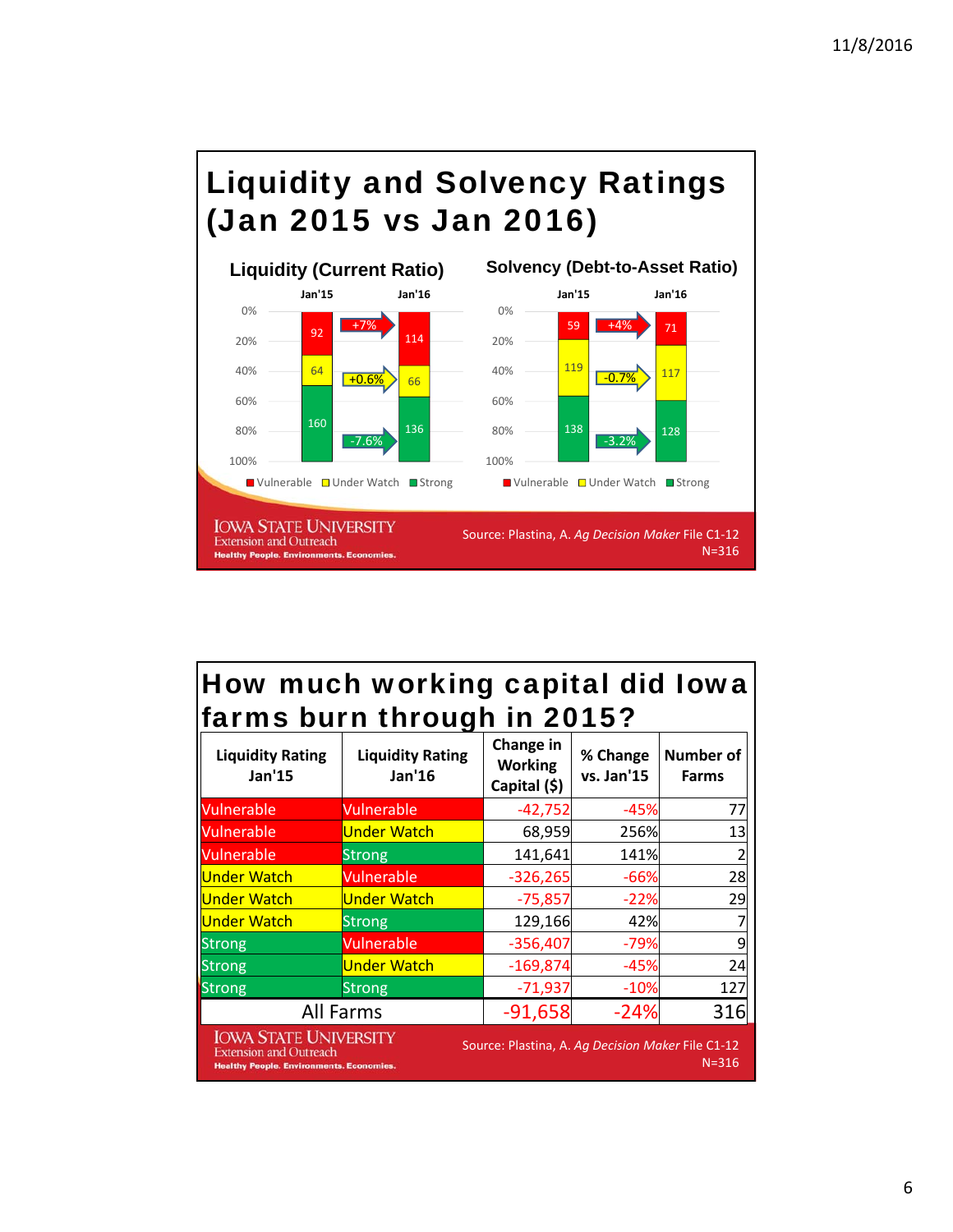## What are successful farm doing differently?

• Free Cash Flow from the farm:

Adjusted Farm Cash Income=NFI + Depreciation

- IFBA data: 558 farms
- Ordered according to their AFCI
- Divided in 5 groups of equal sizes
- All comparison are for the same groups, using the same farms in each group.

**IOWA STATE UNIVERSITY Extension and Outreach Healthy People. Environments. Ecor** 

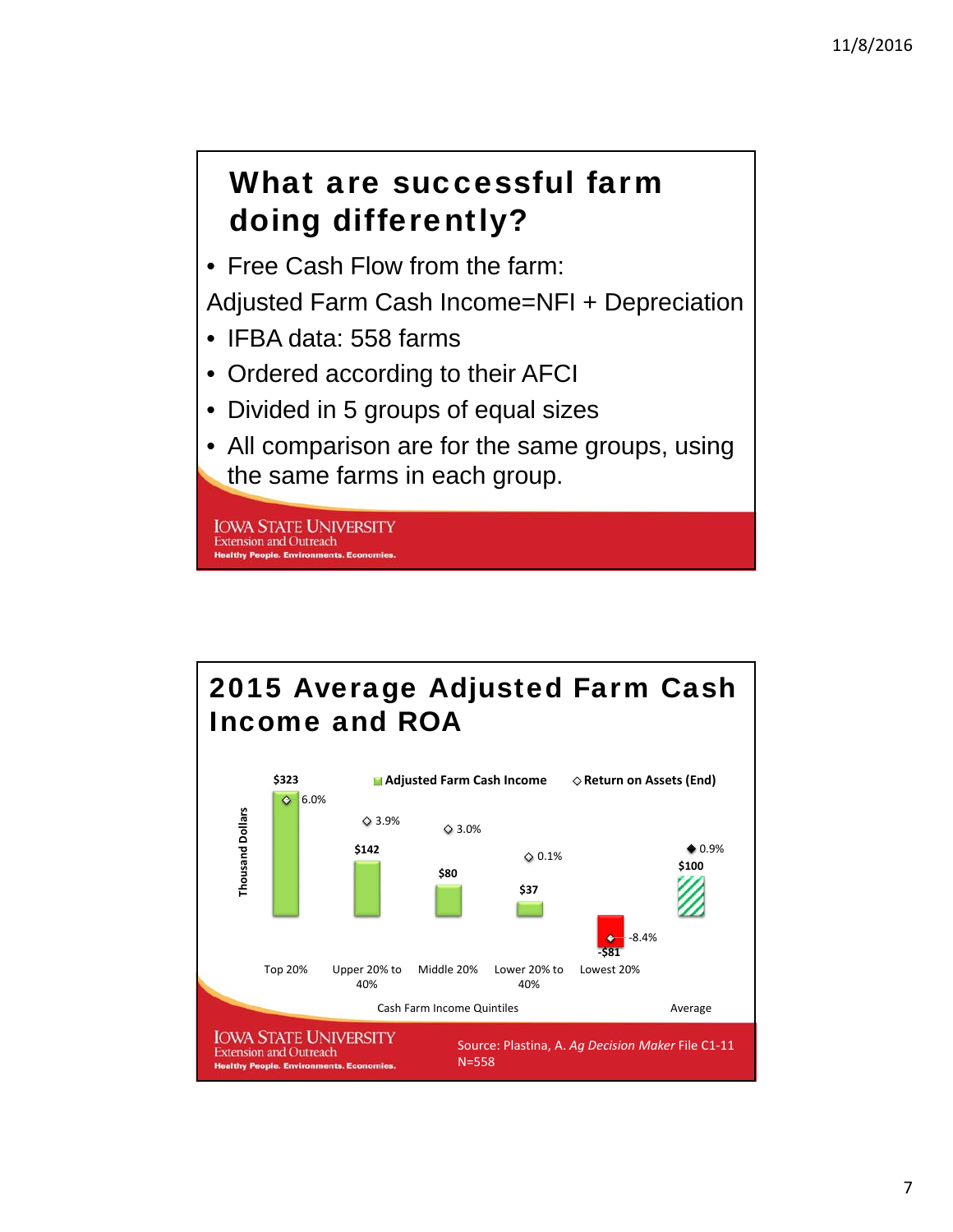

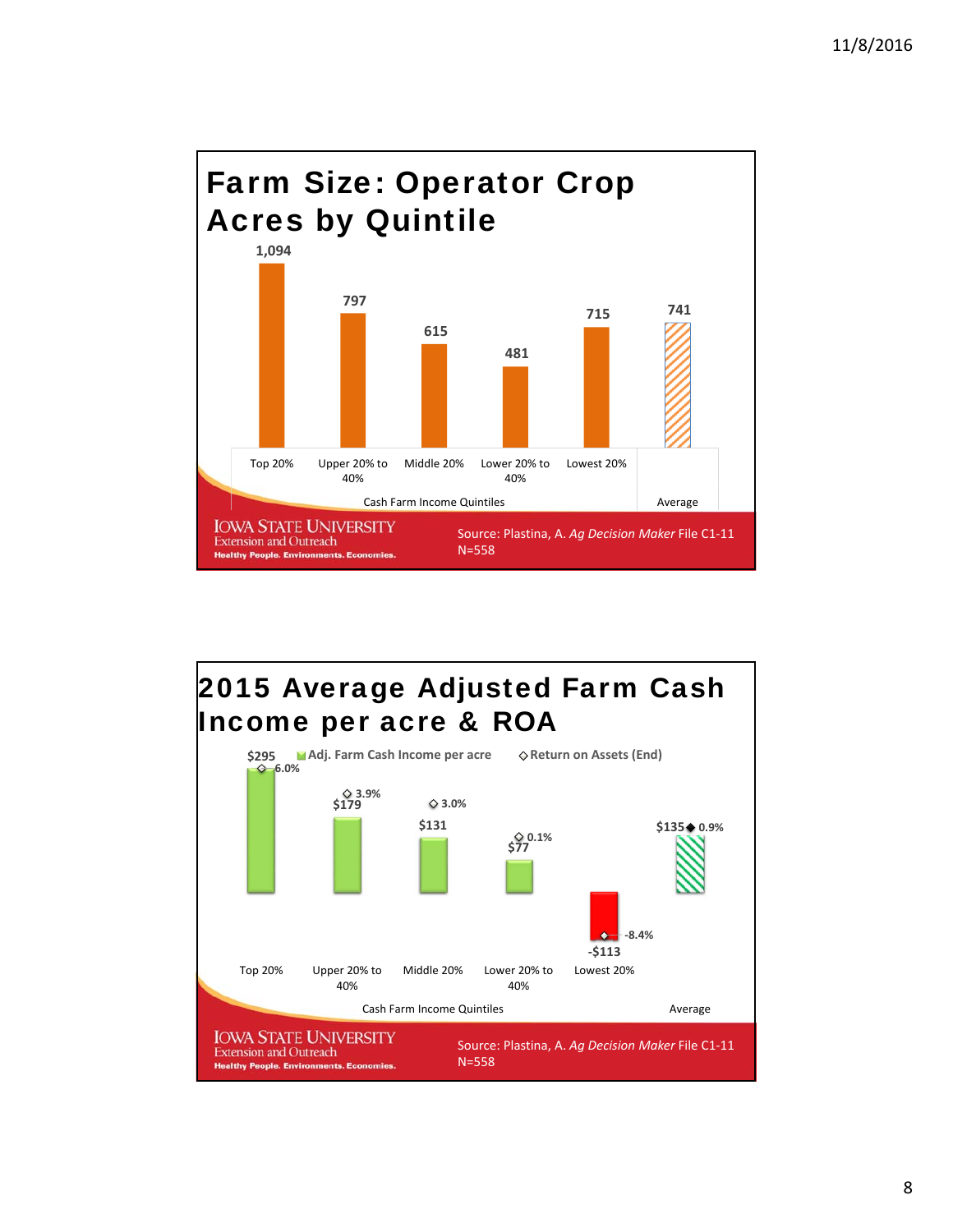

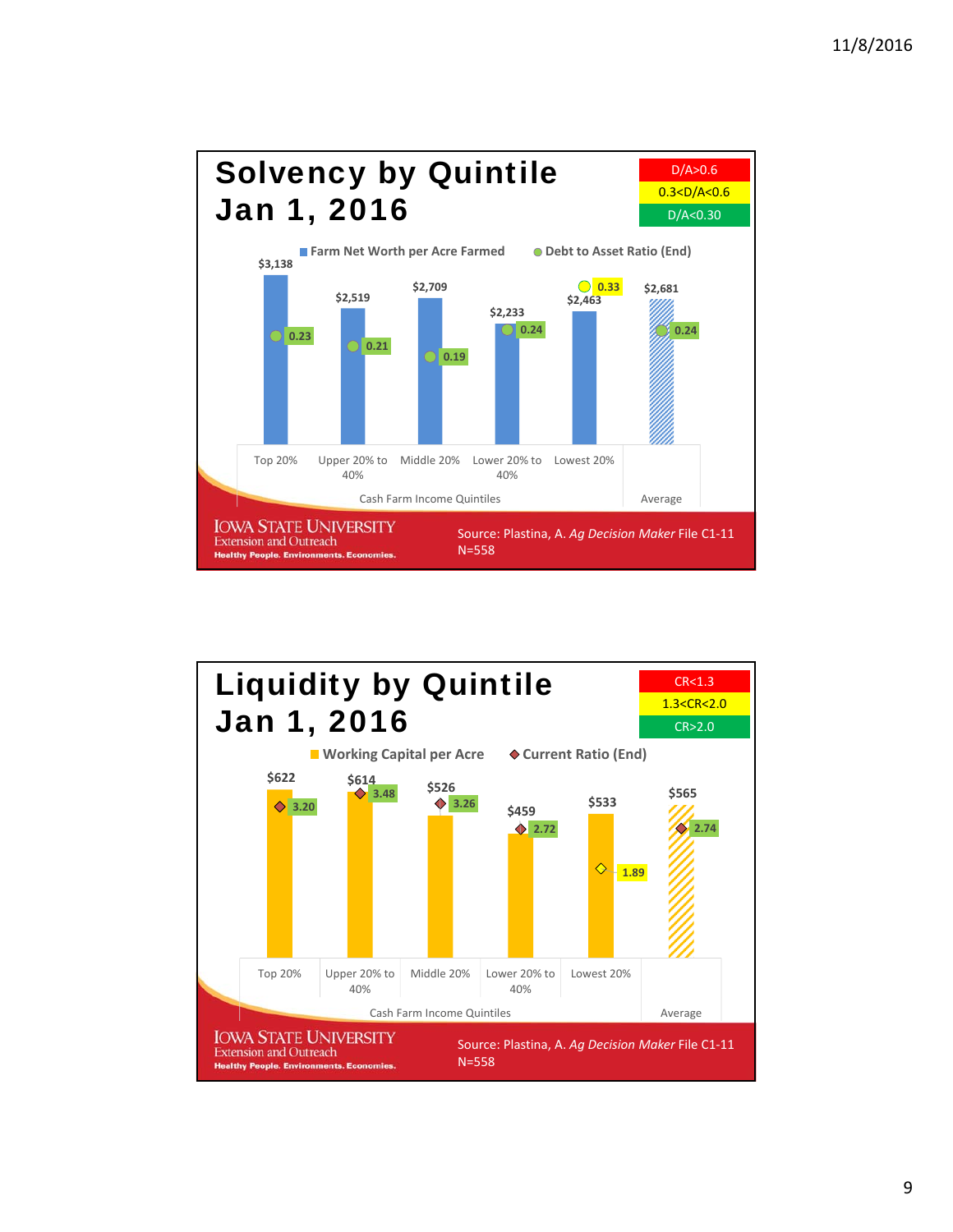

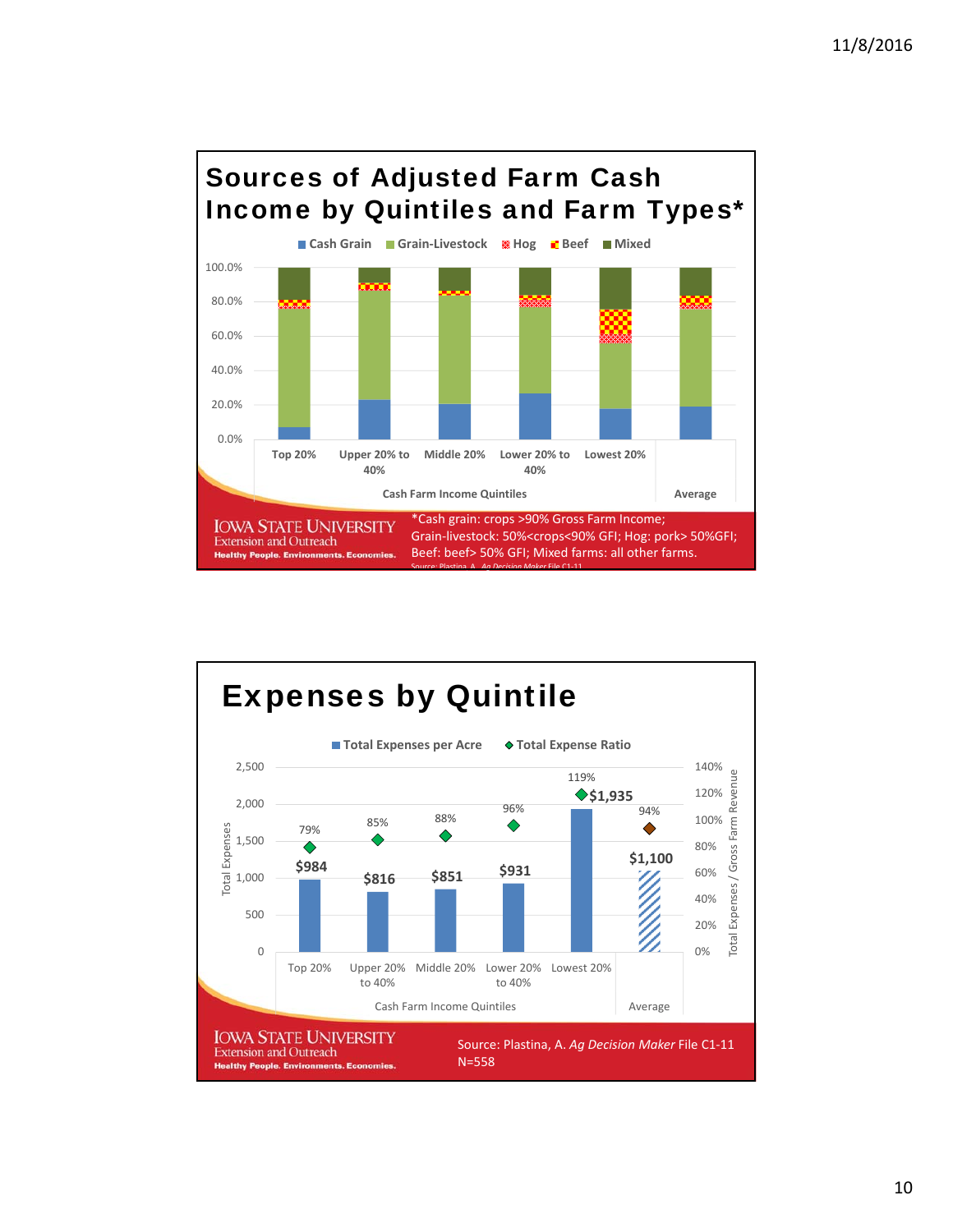

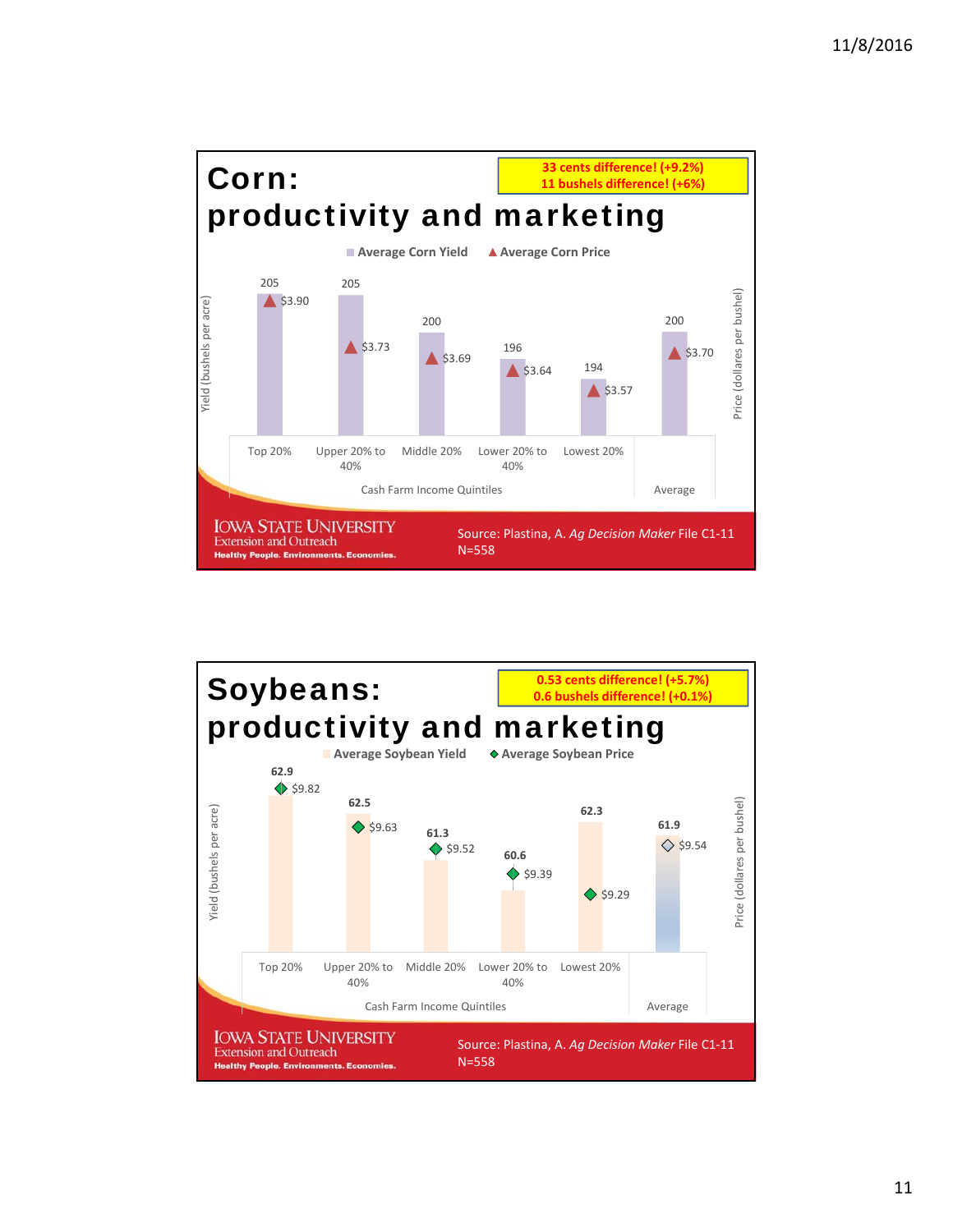## **Summary**

- On average, farms burned through \$92,000 of working capital in 2015
- Liquidity Jan'16: 36.1% vulnerable
- Solvency Jan'16: 22.5% vulnerable
- 26% farms had lower liquidity and/or solvency ratings in Jan'16 than in Jan'15.

**IOWA STATE UNIVERSITY Extension and Outreach Healthy People. Environments. Ec** 

# Summary (cont'd)

- Successful farms:
	- Right production mix,
	- Good marketing/merchandising strategy,
	- Contained costs,
	- High yields

**IOWA STATE UNIVERSITY** Extension and Outreach **Healthy People. Environments. Economies**